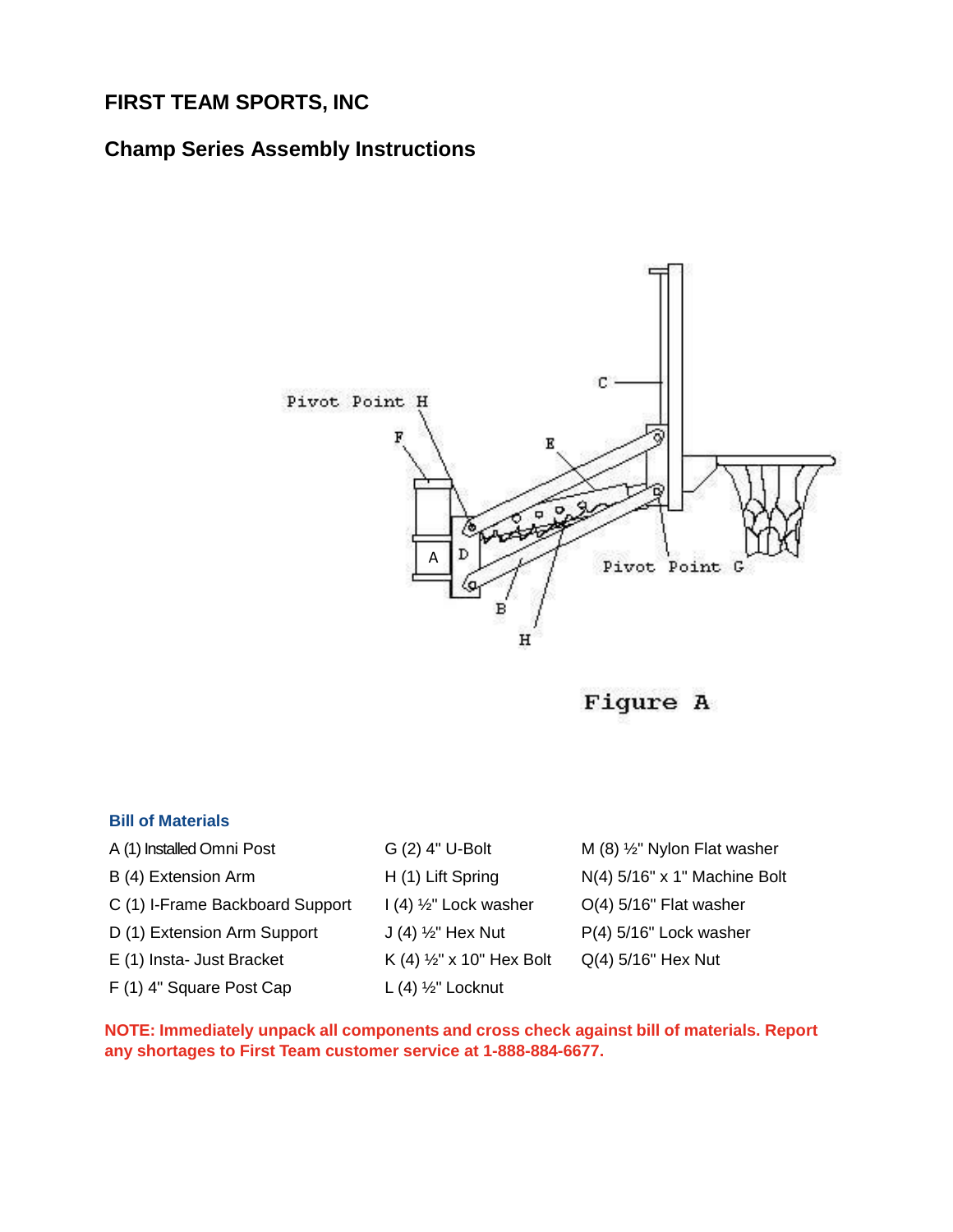- 1. Using 4"x ½" U-Bolts, lock washers and nuts attach the extension arm support to the vertical pole either at desired rim height or at ground level. If you choose to use the unit at the 10' playing level, the bottom of extension arm support D will be located approximately 96" up from playing surface.
- 2. Loosely attach the lower two extension arms to the extension arm support using a  $\frac{1}{2}$ "x 10" hex bolt, ½" locknut and (2) ½" nylon flat washers. (Flat washers fit between extension arm support and extension arms to prevent paint rubbing) Then, attach the upper two extension arm to the extension arm support as described above, while doing so make sure to also attach the Insta-Just bracket using the same ½"x 10" hex bolt as shown on Figure A. Figure C indicates which end to attach to Pivot Point H. The Insta-Just bracket should be installed with the open side facing down.
- 3. Attach the I-Frame Backboard support to the lower set of arms (I-Frame should be "FACE FORWARD") using a ½"x 10" hex bolt, locknut and nylon flat washers. ATTENTION: Make sure to also bolt Insta-Just bracket to Pivot Point G at this time. It fits on the ½" hex bolt located at pivot point G (see figure A) and straddles the 1" square tubing support at the bottom of the I-Frame. Note: Insta-Just bracket should be installed with the open side pointing down. Next, attach the upper set of extension arms to the I-Frame backboard support as described above. **NOTE: DETERMINE IF YOU HAVE A TEMPERED GLASS BACKBOARD OR CLEAR ACRYLIC BACKBOARD!!! If you purchased a TEMPERED GLASS backboard (FT216 or FT221) your backboard should have been provided with (4) rim grommets located in the rim holes in the glass. If the grommets are not in the holes look in the box, if you cannot locate them DO NOT PROCEED WITH INSTALLATION, call First Team immediately, 1-888-884-6677. If you have a clear ACRYLIC backboard (FT210, FT215 or FT220) your backboard is provided with (2) rubber gaskets instead of grommets mentioned above.**
- 4. Remove and discard the plastic shipping block currently located at the backboard joint. Hang the backboard on the I-Frame as shown in Figure B. Then, using the 5/16" hardware provided with the backboard frame, bolt the Backboard I-Frame support to the center four holes located at the top of your backboard as shown in Figure B. DO NOT TIGHTEN 5/16" HARDWARE AT THIS TIME. Leave the nuts loose, they will be tightened at the end of the installation.
- 5. Next, loosely attach the bottom of the I-Frame to the aluminum frame in the backboard as shown in Figure B using the 5/16" hardware provided in your hardware pack.
- 6. Attach desired rim with the hardware provided in the rim box. IF YOU HAVE AN ACRYLIC BACKBOARD place one rubber gasket (included with the backboard) between the face of the backboard and the backplate of the rim, the other should be placed between the Backboard I-Frame support and the backside of the backboard. Trim gaskets if necessary. IF YOU HAVE A TEMPERED GLASS BACKBOARD, make sure all four rim grommets are inserted into the four holes in the glass, these grommets will prevent the glass from being crushed when you tighten the rim bolts.
	- 7. Tighten the 5/16" hardware holding the I-Frame Backboard Support to the Aluminum Backboard frame discussed above in step 7 & 8. (see Figure B) It is best to tighten the four 5/16" bolts at the bottom of the backboard before doing the top.
	- 8. Tighten all bolts. Make sure rim is level to board, etc. If you are working at ground level do not tighten the 4" U-Bolts yet.
	- 9. If the assembly is at ground level: slide entire unit to desire height and tighten U-Bolts making sure entire project is level and square. IMPORTANT! Overtightening U-Bolts can cause damage to the extension arm support, just tighten U-Bolts until they are snug.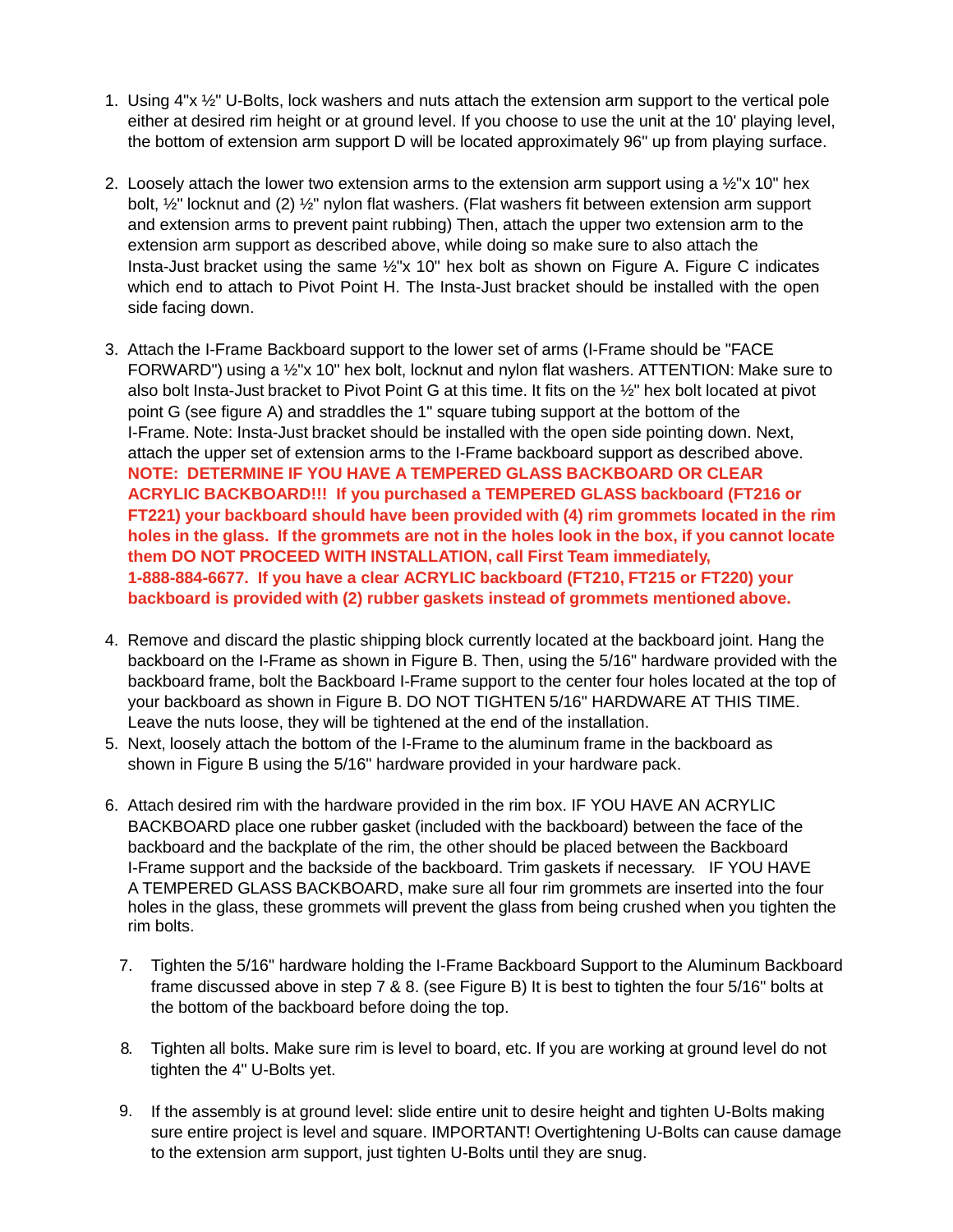10. With the unit adjusted all the way up, attach one lift spring from pivot point G to pivot point H. If you purchased a Champ III, Champ Select, Champ Turbo, Champ Nitro package you should have received 2 lift springs, attach one on either side of the Insta-Just bracket.

Helpful Tip: You may find it helpful to loop a rope over pivot point H and attach it to one end of the spring. Then with the spring already attached to pivot point G pull down on the rope, extending the spring until it hooks itself over pivot point H.



**Figure C**